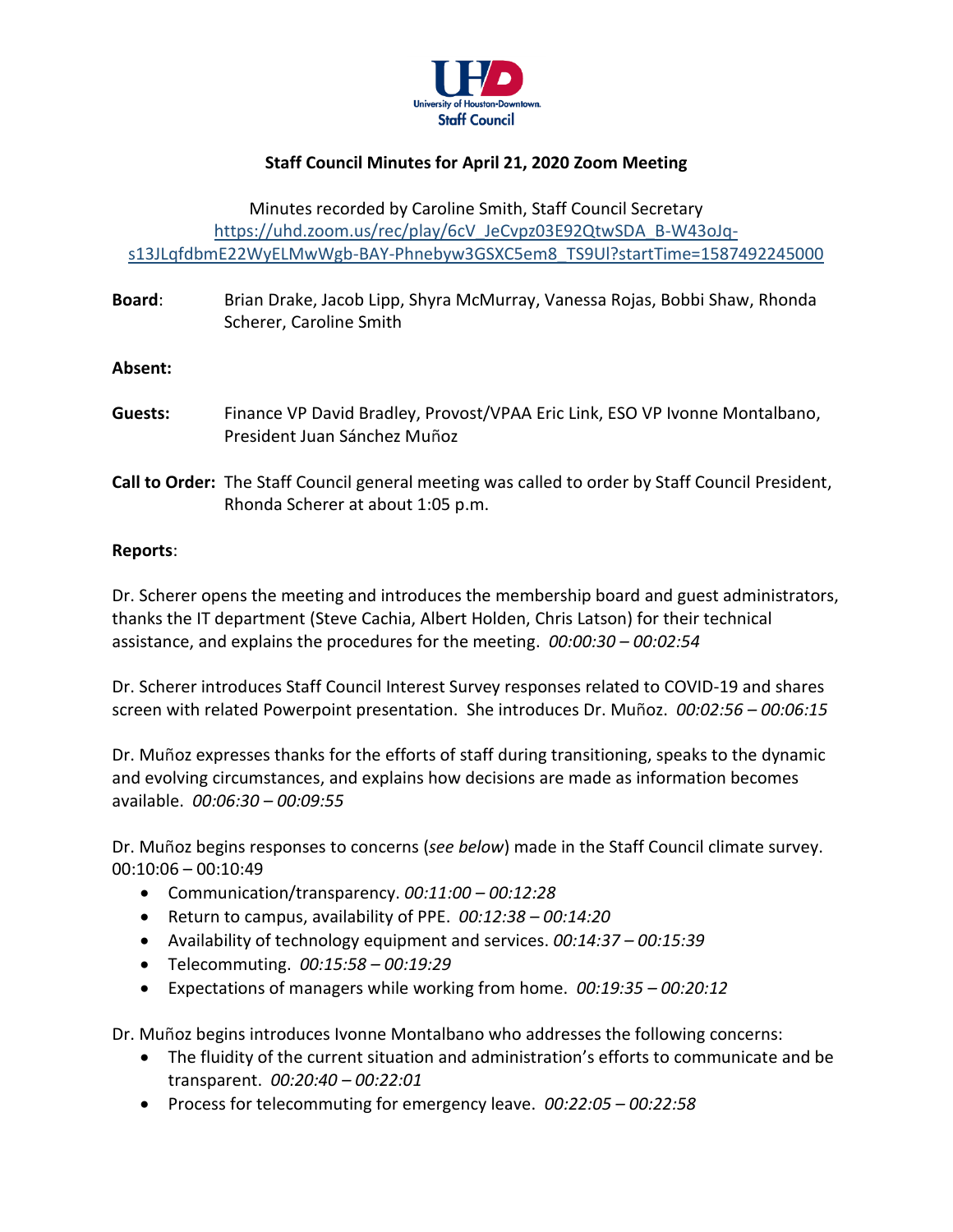Dr. Muñoz thanks Ms. Montalbano and discusses extension of COVID-related emergency leave, including that for student workers. *00:23:03 – 00:25:20*

Dr. Scherer introduces Jacob Lipp and Brian Drake who are fielding questions for the panel being asked by staff members in Zoom. *00:25:25 – 00:25:33*

Question regarding mandatory COVID-19 testing and quarantining prior to returning to campus. *00:25:53 – 00:26:09*

Ms. Montalbano responds. *00:26:11 – 00:27:37*

Question regarding a future plan to create more permanent telecommuting policy. *00:27:49 – 00:28:15*

Dr. Muñoz responds. *00:28:24 – 00:28:45*

Ms. Montalbano speaks to strategic review of all campus operations. *00:29:09 – 00:30:12*

Mr. Lipp shares positive comments from staff. *00:30:20 – 00:30:39*

Question regarding parking reimbursement. *00:30:53*

Dr. Muñoz responds. *00:31:06 – 00:32:51*

Question regarding possible furloughs/staff cuts. *00:32:57*

Dr. Muñoz responds. *00:33:13 – 00:34:30*

Question regarding recruitment/enrollment. *00:34:52*

Dr. Muñoz introduces Dr. Link. *00:35:06 – 00:35:09*

Dr. Link discusses the fluidity of the current situation and thanks the enrollment management team, the student success centers, and the advising centers. *00:35:29 – 00:36:29*

Dr. Link provides update on student enrollment. 00:37:03 – 00:37:46

Dr. Muñoz expounds on Dr. Link's response and expresses appreciation to all involved in enrollment efforts. *00:37:59 – 00:40:24*

Question regarding any known COVID-related cases among UHD. *00:40:43*

Ms. Montalbano responds. *00:40:58*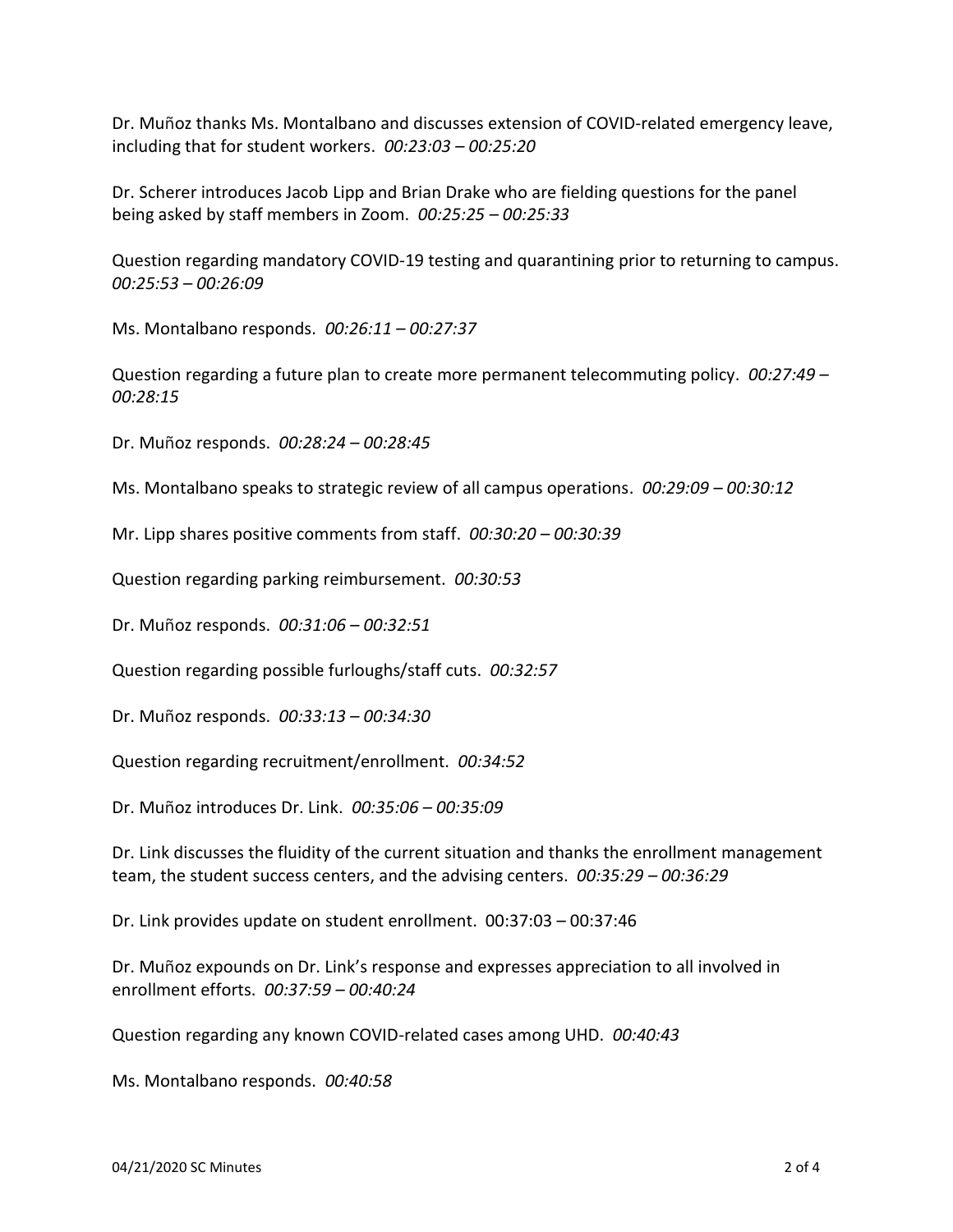Bobbi Shaw introduces idea of staff donating parking reimbursement to the Gator Emergency Fund. *00:41:10 – 00:41:44*

Mr. Bradley responds and short discussion follows. *00:41:53 – 00:43:38*

Question regarding parents working remotely without penalty. 00:43:45

Ms. Montalbano responds. *00:44:04 – 00:45:40*

Question regarding communication methods/information sharing. *00:46:15 – 00:46:33*

Mr. Bradley and Dr. Muñoz respond and short discussion follows. *00:46:54 – 00:48:22*

Question regarding guidelines for resuming face-to-face classes. *00:48:53*

Dr. Muñoz asks Dr. Link to respond. *00:49:16 – 00:51:10*

Dr. Muñoz expounds on response. *00:51:26 – 00:52:17*

Mr. Drake shares shout outs from staff to essential departments at UHD (IT, police, facilities, mail room, cleaning services, etc.) and thanks to Dr. Muñoz for statement about supervisors being thoughtful and flexible. *00:53:06 – 00:53:22*

Question regarding how the panel of administrators are handling self-care during this time. *00:53:36*

Panel responds individually. *00:53:49 – 00:56:43*

Staff is reminded to update emergency notification system. *00:56:58*

Dr. Scherer invites additional questions to be sent to the Staff Council email address. [uhdstaffcouncil@uhd.edu](mailto:uhdstaffcouncil@uhd.edu)

### **Committee Updates**

Chili Cook-off and Staff Awards have been postponed, not cancelled. Additional information will be provided as it is received. *00:57:47 – 00:57:57*

Staff Council nominations open May 4 – May 18 with elections to follow from June 8 – June 22. *00:58:09 – 00:58:20*

Dr. Scherer proposes meeting adjournment. *00:58:28 – 00:59:20*